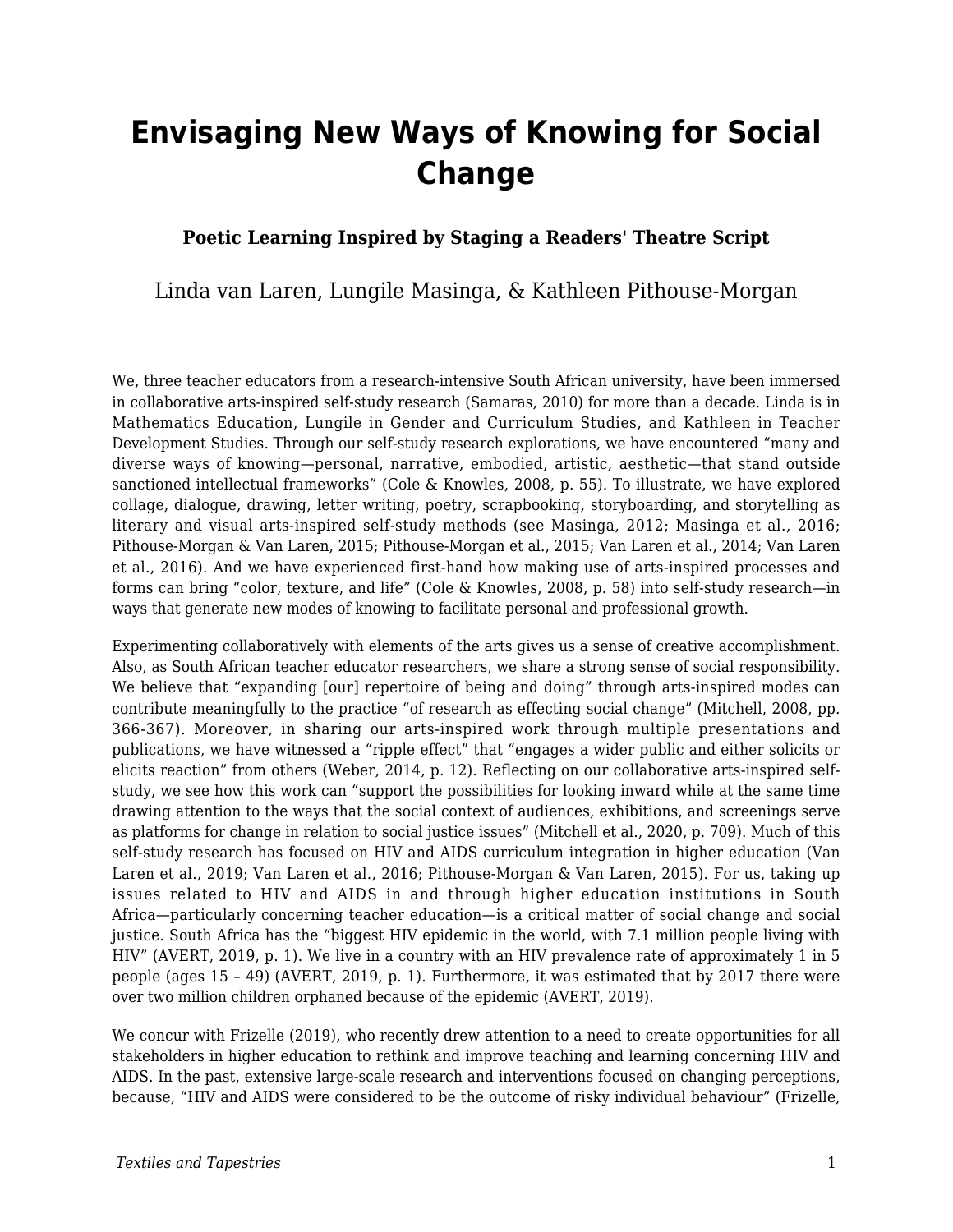2019, p. 46). However, contemporary research that embraces a more social, organic approach to addressing the epidemic acknowledges the importance of opportunities to engage in dialogical and self-reflexive teaching and learning (Mitchell et al., 2020). We are mindful that the interplay of social factors in South Africa related to gender, race, and class inequalities presents additional complexities for HIV and AIDS-related education and research (Frizelle, 2019). We have found that using dialogical strategies allows students, academics, and educators "to consider how they could, through their future professional practices" (Frizelle, 2019, pp. 46-47) confront these pervasive issues of social injustice. Hence, we explore creative and participatory ways of initiating and sustaining open conversations about HIV and AIDS in the interests of social justice and social change.

Recently, to learn from our experiences as facilitators of an HIV and AIDS education workshop at a local university of technology, we made our first foray into readers' theatre (Donmoyer & Yennie-Donmoyer, 1995). As a performance arts-inspired research method, readers' theatre involves two main phases (Donmoyer & Yennie-Donmoyer, 1995). The first phase involves researchers creating a dramatic script from edited extracts of a research data transcript. The second phase involves staging the script for an audience.

Elsewhere (Van Laren et al., 2019), we presented an in-depth examination of the first phase of our readers' theatre adventure: our process of creating a readers' theatre script. We described the process as follows:

We began our readers' theatre process by sitting together to watch a video of the workshop that had been recorded by a student assistant at the university of technology. We focused on the object icebreaker activity [where we examined everyday objects to explore the concept of "entanglements" (Mitchell, 2017, p. 11) of HIV and AIDS in our lives as South Africans who teach and learn in higher education]. We watched this part of the video repeatedly to see what we could use as a basis for our script. After sharing and reflecting on our individual responses to what each workshop participant had said about her or his object, and considering connections across what various participants had said, we agreed to choose three participants<sup>1</sup> as the main characters for the script....

We then transcribed what [the three participants] had said about their objects. Next, we met together again to read, edit, and rearrange extracts from the transcript to create a succinct script. In editing and rearranging text, we paid attention to enhancing the flow, coherence, and impact of the script (Van Laren et al., 2019, pp. 226-228)

The outcome of that creative process was the script, which we titled *"Containing HIV and AIDS".* We added a narrator's voice to describe the action. Here, to illustrate, we share the opening part of the script:

Narrator: "Lungile turns to Crispin."

[Lungile]*: "Crispin, what's your object?"*

Narrator: "Crispin holds up an empty, translucent plastic bag."

Crispin: "What struck me was that when I put the bag down here on the desk, it sort of heaved up and down."

Narrator: "Crispin gently shakes the bag open and lays it out on the desk."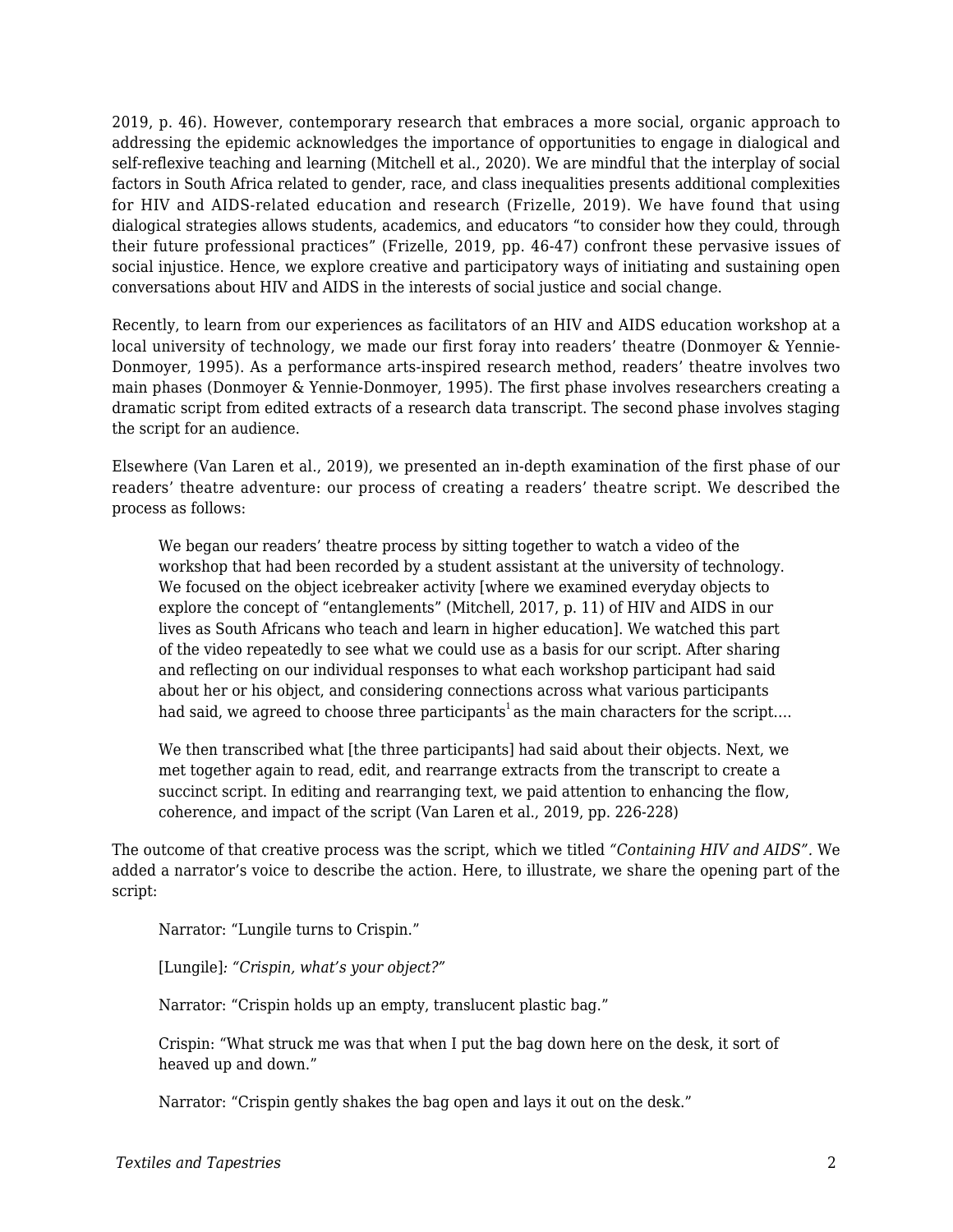Narrator: "Crispin pauses to watch the bag. He then gestures with both hands to the bag, which has started moving slightly up and down in the current of the airconditioning."

Crispin: "But, you know, I am thinking about breath, people's breath. And, being in a group of students talking about the impact of HIV in families in particular, because although we didn't ask them to talk about their families, that's actually what they spoke about."

Narrator: "Crispin pauses and watches the bag moving softly."

Crispin: "And, I think, everyone must have been, everyone's breath must have been caught in this. You know, the things that interfere with breathing, anxiety, fear whatever makes people breathe out of rhythm." (Van Laren et al., 2019, pp. 229-230, italics added)

After publishing the readers' theatre script as part of a research article (Van Laren et al., 2019), we embarked on the second phase by asking five fellow teacher educators to read the script on our behalf at a South African national education conference. Several months before the conference, we communicated with these prospective readers via email to invite them to read for us and to provide details of what we aimed for through staging our script. We also shared the script with our potential readers. They all willingly agreed to read the script.

# **Aims**

The staging of our script served as part of our continuing journey of learning and working creatively to gain and facilitate new ways of knowing as teacher educators committed to social change and social justice. As Mitchell et al. (2020) highlighted, the arts "can be used by teachers and teacher educators both for seeing and making visible key issues and for providing important platforms for reflexive engagement" (p. 2). In staging the script, we were keen to observe what key issues would become visible and how reflexive engagement might ensue. Hence, in this paper, we focus on the second phase of our exploration of readers' theatre as a research method. We ask, *"What can we learn about envisaging new ways of knowing for social change through staging a readers' theatre script?"* In what follows, we elaborate on our methods and demonstrate how we undertook poetic analysis to facilitate and communicate our learning from staging the script. We present the three poems that we created and offer our collective interpretation of each. To close, we consider implications for our further learning and for others.

# **Methods**

### *Self-Study Method*

Our self-study method was influenced by a rich history of shared methodological creativity in the international self-study community, in which researchers have worked together to invent new ways of knowing, bringing into play a multiplicity of arts-inspired forms and processes (Galman, 2009; Pithouse-Morgan & Samaras, 2020; Weber & Mitchell, 2004). In particular, our staging of a readers' theatre script as an arts-inspired self-study method draws on the collaborative scriptwriting and performances of researchers such as Mitchell and Weber (2000), Weber and Mitchell (2002), and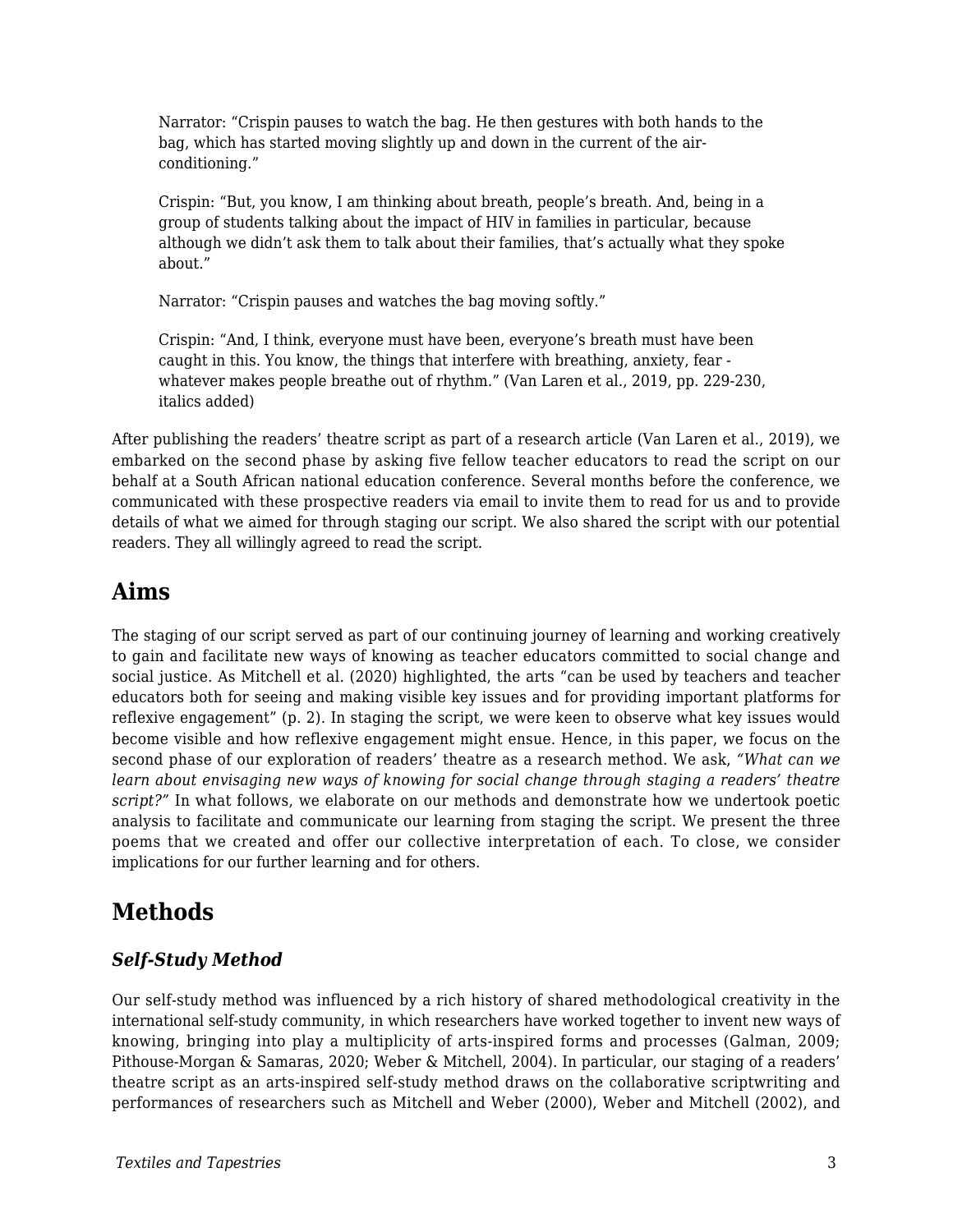Meskin et al. (2017).

#### *Participants*

As self-study researchers, we were the primary set of participants. Our second set of participants comprised the five teacher educators who were our script readers. These teacher educators are all members of our local self-study research group and are well versed in arts-inspired self-study methods. One of the five is a Creative Arts teacher educator with a professional background in Drama and Performance. The others are in Accounting Education, Early Childhood Education, Educational Leadership, and Teacher Development Studies.

The secondary set of participants comprised the conference presentation audience, which was a group of approximately 30 academics and graduate students from diverse South African universities and academic disciplines. Some of the audience members were teacher educators. All were involved in educational research. Before we began the conference presentation, we obtained verbal consent from the five readers and the audience to record the presentation and audience engagement. We also invited audience members to provide their names and contact details for any follow-up.

#### *Data Sources*

Our first data source was generated through audio recording the 30-minute presentation that we gave at the conference held in late 2018. Our presentation was titled "*Containing HIV/AIDS: Composing a readers' theatre script for relevant and authentic professional learning in higher education".* The recording captured our introduction to the conference presentation, the script reading, and the audience discussion.

Our planning for the staging of the script was guided by an understanding that readers' theatre involves a minimally staged presentation without props and theatrical lighting, "the performers hold scripts, and any acting out of a piece is limited" (Donmoyer & Yennie-Donmoyer, 1995, p. 406). As a consequence of the simple staging, "the audience … is invited to create meaning from what is suggested [by the words and the expression] rather than from what is literally shown" (Donmoyer & Yennie-Donmoyer, 1995, p. 406).

Because we did not want to impose too much on their time and because we had confidence in them as readers, we did not ask the five readers to meet with us before the conference presentation to rehearse the script. We provided the script well in advance, but did not give them any instructions on script reading or performance.

During the staging of the script, we observed that the readers had spent time preparing, as they managed to communicate confidently and clearly to facilitate audience understanding. The reading of the script was fluent with no awkward silences as the five readers transitioned from one reader to the next. They successfully managed to pick up cues from the script and each other.

To facilitate discussion after the script reading, we asked the audience and script readers to consider the questions, *"What does the script say?" "And is this worth saying?" "Why?"* This resulted in a reflective conversation between the audience, the script readers, and us—reflecting not only on what the script was saying but also on the process of creating and using a readers' theatre script in educational research.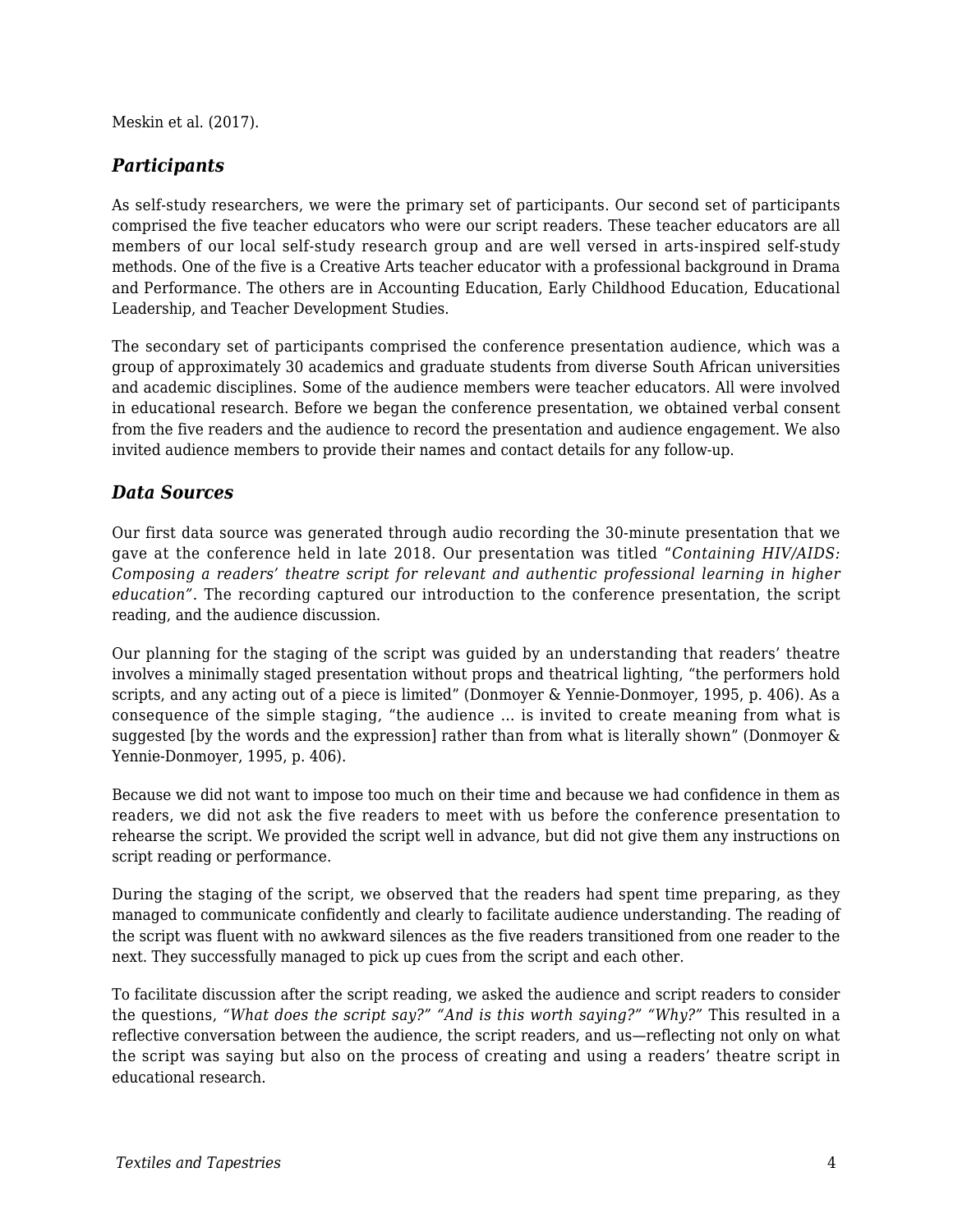After the conference, we transcribed the audio recording of the 30-minute conference presentation. Then, in early 2019, as part of our self-study research process, we (Linda, Lungile, and Kathleen) met for a reflective conversation based on the conference presentation audio recording. To facilitate this process, we replayed the recording with the clear intention of purposively listening and discussing not only what we had said, but also what the audience members and readers had contributed.

Our reflective conversation elicited by listening to the recording gave us opportunities for consideration and reconsideration of the meanings we made from what we said and heard at the conference (Strong et al., 2015). We listened to and commented on how the script reading unfolded and how the audience and readers responded. The transcription of our conversation became another data source.

Also, we engaged our script readers to elicit how each of them experienced reading the script for the conference audience. We invited each reader individually to send us a smartphone voice note in response to the prompt, *"How did you feel about participating in a readers' theatre script presentation?"* We tried to keep the prompt open enough so that each reader could reflect on whatever feelings or aspects they wished. Because the readers are busy teacher educators based at two different universities in two cities, we anticipated that sending a voice note at their convenience would be comparatively easy to fit into their packed schedules. The readers willingly sent and allowed us to use their voice notes. We transcribed their voice notes, and this transcription became a further data source.

### *Trustworthiness*

In this paper, we attend to trustworthiness by explicating our data sources and data analysis and showing how our educational understanding grew organically through the study (Feldman, 2003). Furthermore, in our self-study we addressed trustworthiness through consistent, collaborative reflection and face-to-face dialogue to gain new knowledge by generating "local, situated, provisional knowledge of teaching" (LaBoskey, 2004b, p. 1170) that could inspire us, and other teacher educators, to consider, explore and rethink practices to envisage new ways of knowing for social change. Our reflective moments occurred at different stages of our journey, such as the face-to-face dialogue with the audience and the voice notes of the readers. These different layers of engagements provided opportunities for growing our understanding.

### *Data Analysis*

We engaged in poetic analysis (Butler-Kisber et al., 2002-2003) of our data sources by creating found poems (Butler-Kisber, 2002) composed of words and phrases from the transcripts of the audio recordings and voice notes. After considering various options, we chose the blank verse poetic form, which is customarily used in scriptwriting for dramatic performances (Literary Devices, 2019). Blank verse has "no fixed number of lines", but "has a consistent [beat] with 10 syllables in each line where unstressed syllables are followed by stressed ones, five of which are stressed but do not rhyme" (Literary devices, 2019, p.1).

Through reading and re-reading the three transcripts collaboratively, we highlighted noteworthy words and phrases, and used these as material to create three poems. With discussion about which words and phrases to bring in and how to assemble them, we composed three blank verse poems. The collective, dialogic process of creating these simple poems in blank verse form allowed us to see patterns and make connections (Butler-Kisber et al., 2002-2003).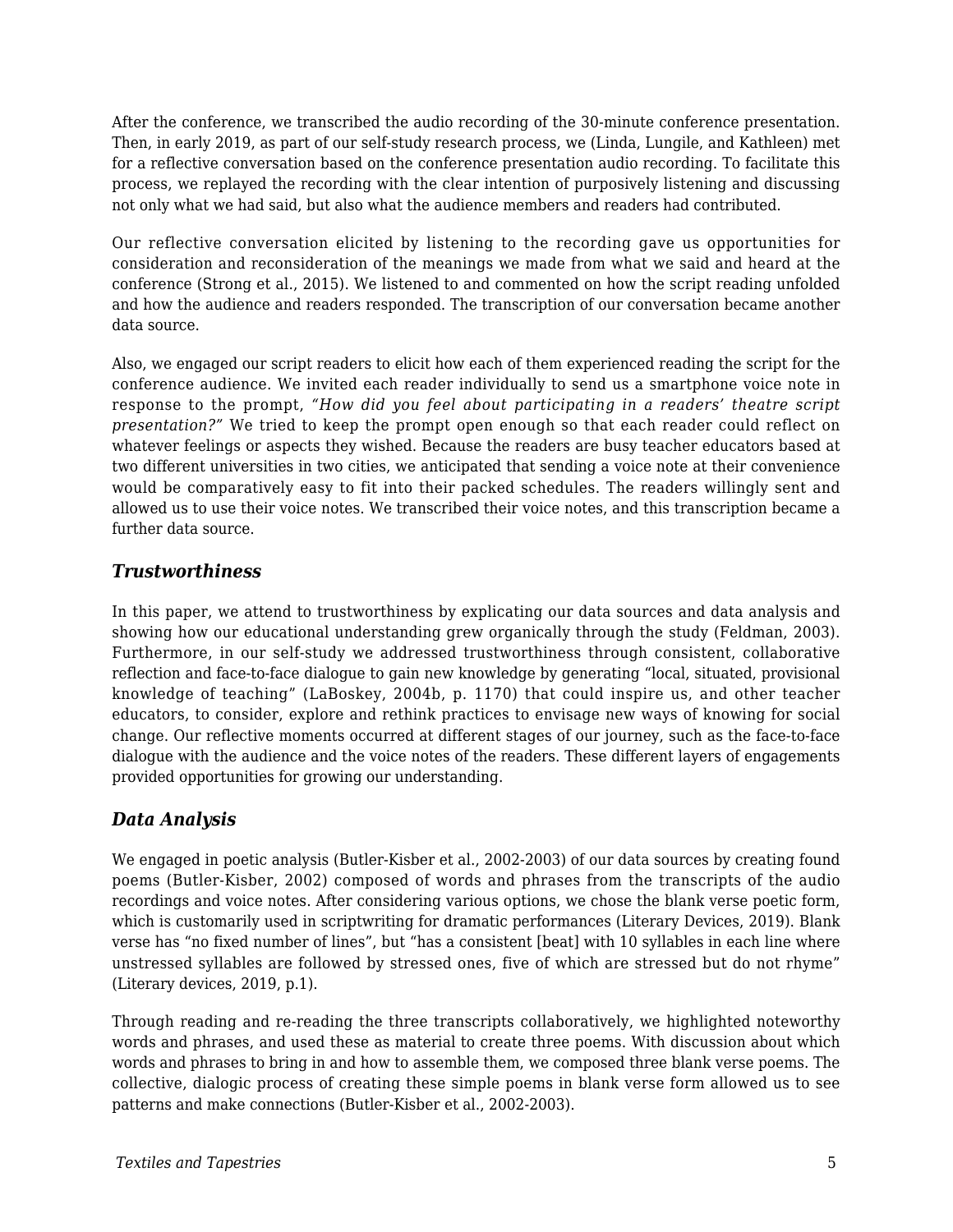## **Outcomes**

We created a sequence of blank verse poems, "A Catalytic Container", "A Script as a Self-Study Method", and "Connecting in Performance", which offered us "expressive opportunities" (Shaw, 2007, p. 4) to articulate our new learning.

#### *A Catalytic Container*

A container, taken to any class Simple activity, easy to use Accessible, provocative resource Teachers reflect through open discussion Learning with others in new directions Making connections through conversations A far-reaching effect in safe spaces

Our first poem, "A Catalytic Container", was developed from the transcript of the audio recording of the discussion with the readers and audience during the conference presentation (our initial data source). The audience members and readers, through their engagement and responses to the staging of the script, actively participated in the discussion and provided us with valuable feedback and insights. For example, on a practical level, one of the audience members indicated that the readers' theatre script itself could serve as a useful pedagogical tool or "*container*" that could easily be used in diverse teaching and learning contexts.

Furthermore, audience members and readers discussed how the use of the script as a pedagogical tool could serve as an informal, evocative means of opening up conversations on sensitive and complex issues related to HIV and AIDS. Audience members and readers highlighted how conversations sparked by the script staging enabled "dialogic reflections" (Rashid, 2018, p.111) in a safe space that allowed for open interchange and expressive exchanges (Mae et al., 2013). In rereading the transcript, we observed how the audience members and readers responded to the staging of the script based on how they made connections to their thoughts and reflections in what they identified as a safe academic space. This extended our previous learning about how the thoughtful use of arts-inspired approaches can cultivate "contained spaces for beneficial participation in … dealing with potentially sensitive issues, such as HIV and AIDS" (Van Laren et al., 2019, p. 234). In this sense, "*a catalytic container*" can refer to arts-inspired teaching and learning that prompts feelings and thoughts, which can be shared in an emotionally safe way (Dale & James, 2015), with a possible "*far-reaching effect*" on pressing issues of social justice and social change.

### *A Script as Self-Study Method*

To speak up, communicate fluently With confidence, no awkward silences Picking up cues from audience faces Spontaneous, authentic responses Pedagogical tool for reflection Further our knowledge without prescription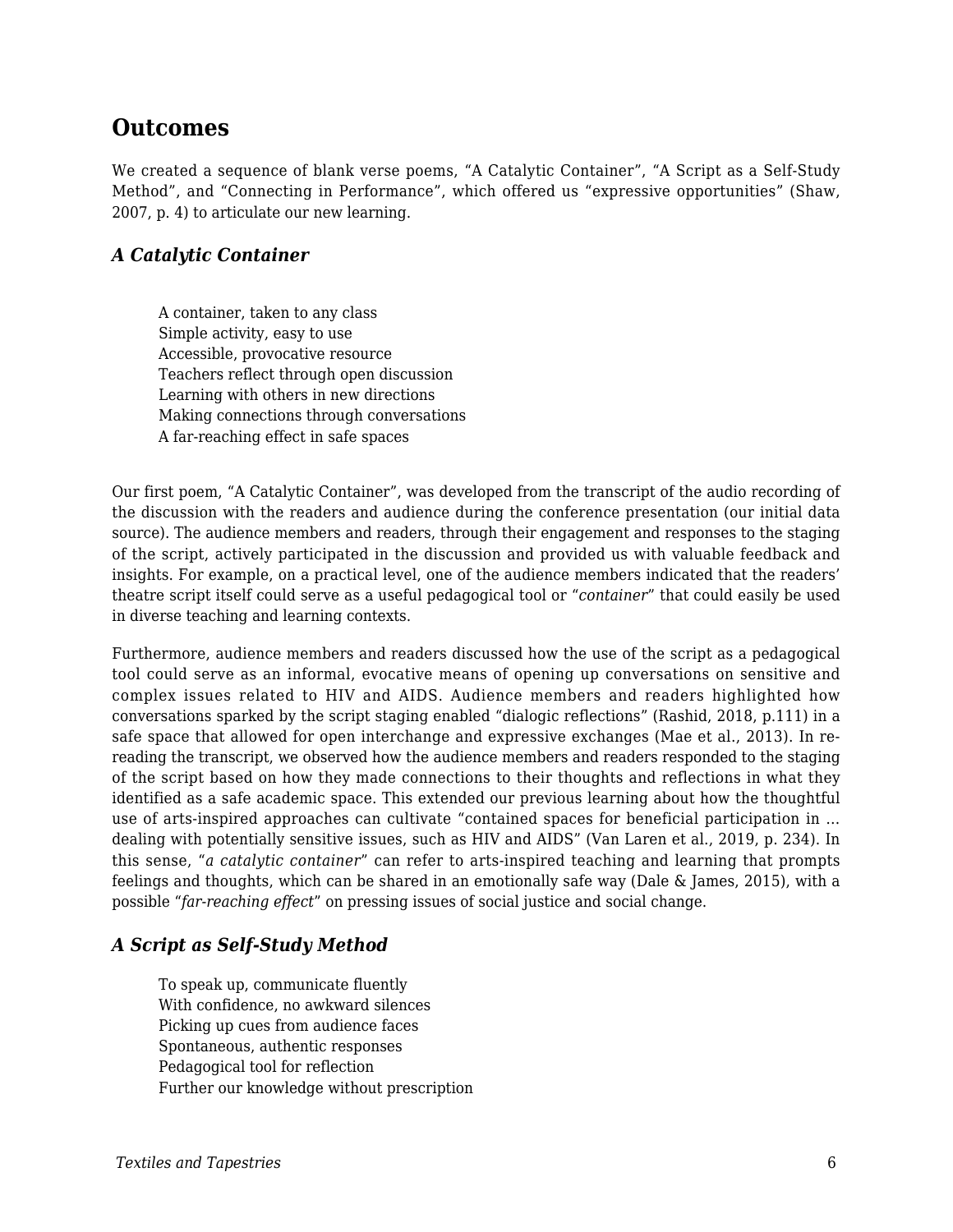"A Script as Self-Study Method", was based on the transcript of our audio-recorded reflective conversation some months after the conference presentation. In our conversation, we reflected on how the staging of readers' theatre script served as a self-study method. In particular, we focused on the characteristic of *interaction* that LaBoskey (2004a) identified as central to self- study methodology. As LaBoskey (1998, as cited in LaBoskey, 2004a) pointed out, "especially in many cases, [self-study] researchers are not just interacting around an external data set; the interactions are the data set, or at least a part of it" (p. 848). Furthermore, "interaction within self-study for the purpose of studying our professional practice settings takes many forms" (LaBoskey, 2004a, p. 848). Similarly, we noted how verbal and non-verbal forms of interactions stimulated by the staging of the readers' theatre script—"*[speaking] up*" and "*picking up cues from audience faces"*—became our selfstudy data. These multiple forms of "*spontaneous, authentic responses*" served to "provide us with multiple perspectives" (LaBoskey, 2004b, p. 859) to further our reflections and ways of knowing as teacher educators and researchers committed to social change.

#### *Connecting in Performance*

Before, I was a bit apprehensive Performing was really liberating It was active fun, inviting pleasure I felt the anxiety fade away I began to merge with the character And became entangled in the picture Learning to interpret through performance The words took on a different meaning The message became powerful, profound

"Connecting in Performance", was based on the transcripts of the script readers' voice notes. These voice notes became the most valuable source of new learning for us. "Connecting in Performance", draws attention to the lived experiences of the script readers and illustrates "performance itself [as] a way of knowing" (Pelias, 2008, p. 186). As Pelias (2008) explained, the conceptualisation of performance as a way of knowing "rests upon a faith in embodiment, in the power of giving voice and physicality to words, in the body as a site of knowledge" (p. 186). Pelias's (2008) exploration of performance as a way of knowing centres on the idea of "a working artist who engages in aesthetic performances as a methodological starting place" (p. 186). However, in the case of our script reading, only one of five script readers has expertise in the performing arts. The others share our interest in arts-inspired self-study methods, but would not describe themselves as working artists who engage in aesthetic performances.

We came to understand how the staging of a readers' theatre script as an arts-inspired method can "in, and of, itself serve as an intervention…that…can be transformative for the participants" (Mitchell, 2008, p. 366). Here, we are considering the five readers as participants for whom "*the words took on a different meaning*" and "*the message became powerful, profound*". In preparing to stage the script, our focus was on the audience's experience, and so we had not fully considered the experiences of the readers themselves. In composing and reflecting on the poem, "Connecting in Performance", we have become mindful of the transformative potential of inviting others to participate as readers in staging a readers' theatre script.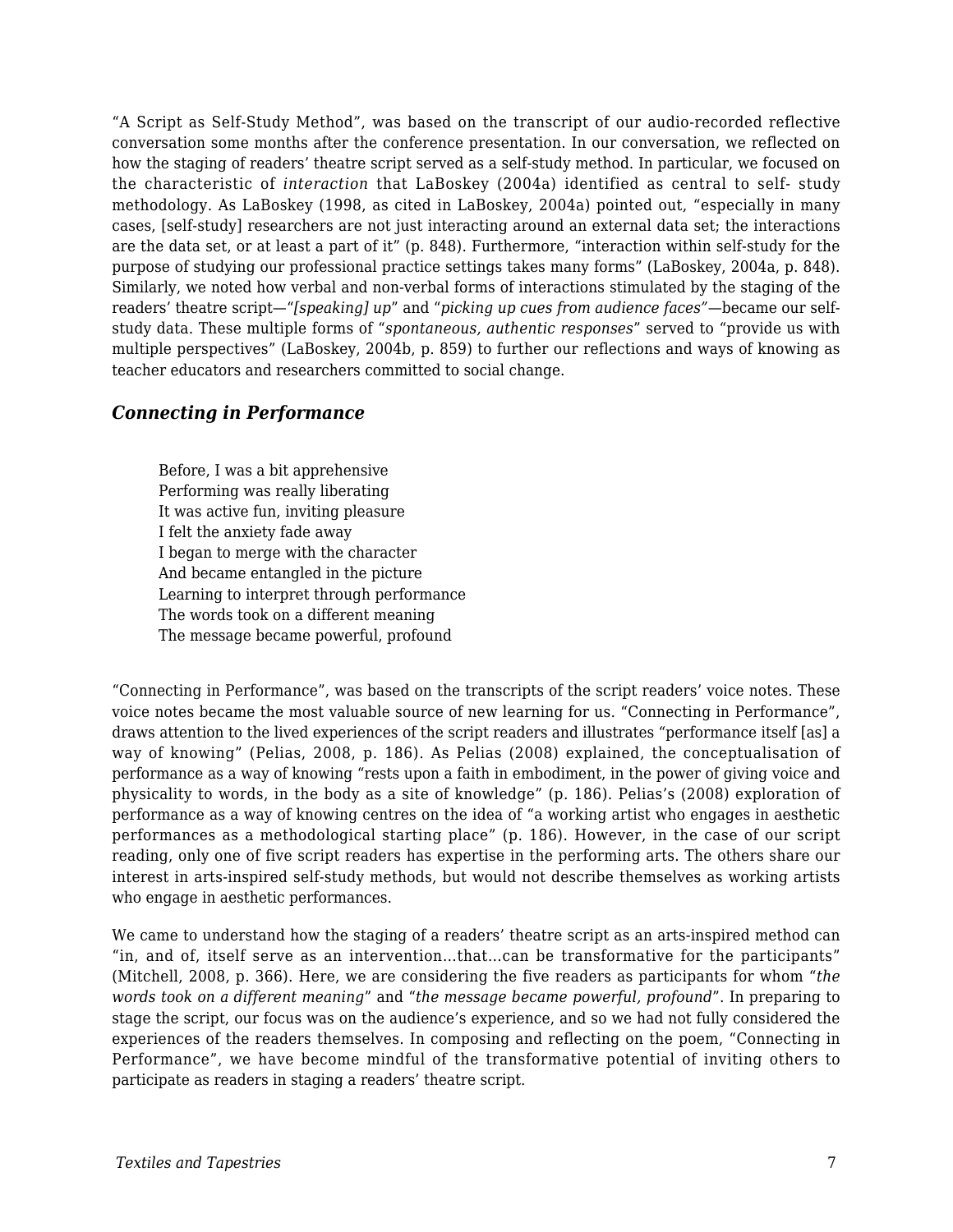Nevertheless, the poem also shows that the readers did experience some initial apprehension and anxiety. We need to be sensitive to this, especially when considering involving students as readers. Forgasz and McDonough (2017) have cautioned that student participants in active and embodied pedagogic processes can experience discomforting feelings of initial apprehension and anxiety. However, they advise that engaging thoughtfully with such feelings can offer opportunities for "powerful learning" (p. 61).

# **Implications**

In the peer review feedback on our proposal for this paper, a reviewer asked, "*I want to know what message the authors might give to me as a non-theatrical teacher educator. What can I learn from their experiences? What else have they learnt about themselves and their craft as teacher educators – without my replicating the readers' theatre?"*

This interaction was helpful to us in considering what our self-study might offer to others. First, we would like to clarify that we too are "*non-theatrical teacher educators*"*.* None of us has a professional or academic background in the performing arts or, indeed, in any of the many art forms we have explored through our collaborative arts-inspired self-study research over the years. What we share is our commitment to envisaging new ways of knowing for social change. It is because of this that we are always seeking inventive ways of knowing and engaging our own and others' creativity through self-study.

The three blank verse poems communicate our learning about how the multiplicity of "active, embodied experiences" (Forgasz & McDonough, 2017, p. 58) involved in staging a readers' theatre script can trigger processes of "*feeling* and *seeing* our way into knowing". Such processes are experientially different to the "*thinking* our way into knowing" processes of "logical deduction and critical thinking [that are generally] prized as the most trustworthy processes of knowledge production" (Forgasz & McDonough, 2017, p. 58) in many teacher education and research contexts. From our perspective, active, embodied experiences that facilitate feeling and seeing our way into knowing in educational research and practice could be cultivated through a variety of means—with readers' theatre being just one possibility. Our paper offers an exemplar of how we developed the staging of a readers' theatre script as a self-study method and we hope that it will also offer some artistic inspiration to others who are committed to social change, but who might see themselves as "non-theatrical" or "not artistic". Our collaborative arts-inspired interactions with many students and colleagues who have no formal background in the arts have shown us that creativity is central to our common humanity. Our task as teacher educators and educational researchers is to nourish that innate creativity in sensitive and generative ways to facilitate organic learning in the interests of social change and social justice.

# **Note**

 $<sup>1</sup>$ The participants sent e-mail communications giving us consent to use their names, words, and</sup> screenshot video images in the script and publications. Our intention in making public their images and names was to acknowledge their contributions to our learning.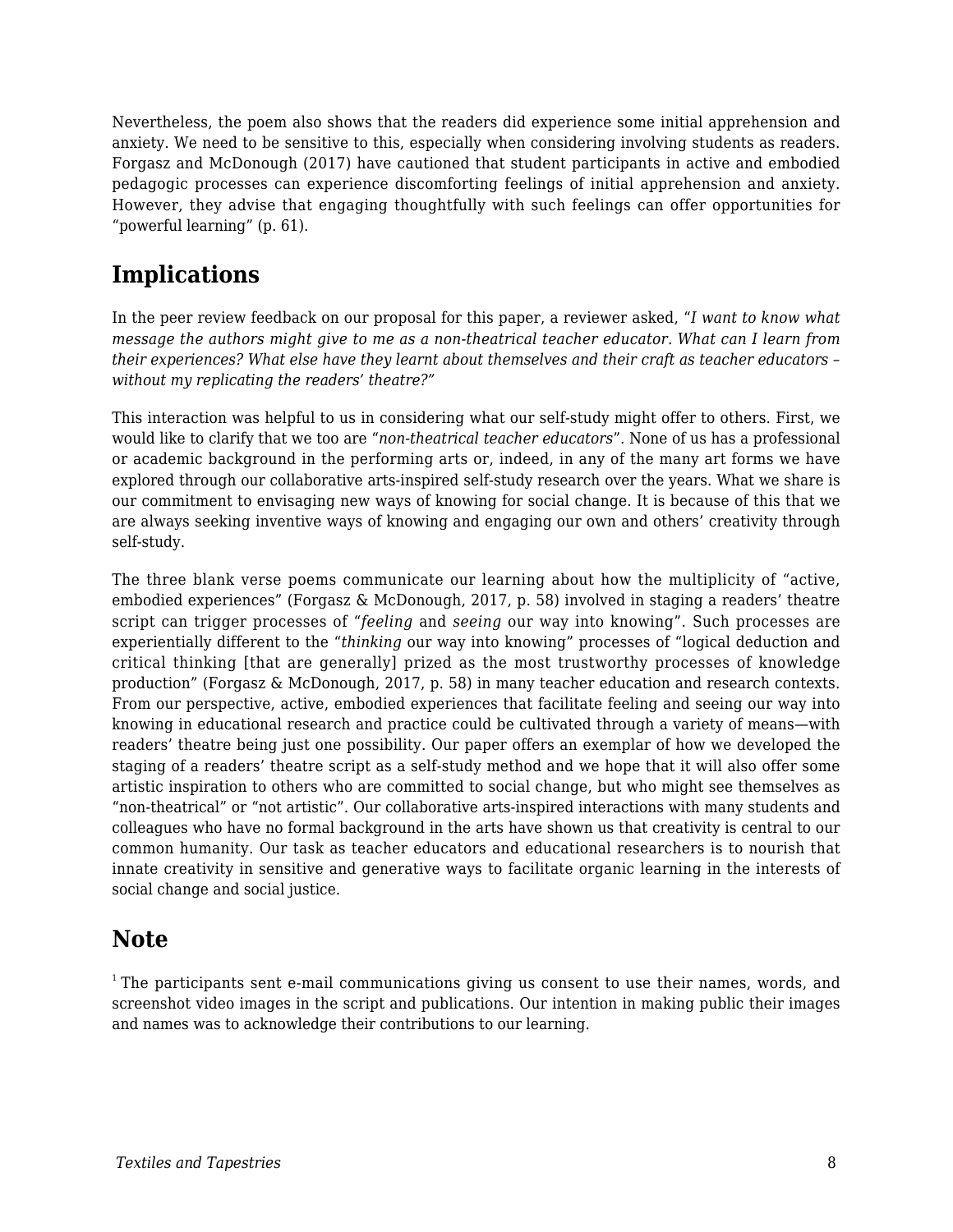# **References**

AVERT. (2019). *HIV and AIDS in South Africa*[. h](https://www.avert.org/professionals/hiv-around-world/sub-saharan-africa/south-africa)ttps://www.avert.org/professionals/hiv-around[world/sub-saharanafrica/south-africa](https://www.avert.org/professionals/hiv-around-world/sub-saharan-africa/south-africa)

Butler-Kisber, L. (2002). Artful portrayals in qualitative inquiry: The road to found poetry and beyond. *Alberta Journal of Educational Research, 48*(3), 229-239.

Butler-Kisber, L., Allnutt, S., Furlini, L., Kronish, N., Markus, P., Poldma, T., & Stewart, M. (2002-2003). Insight and voice: Artful analysis in qualitative inquiry. *Arts and Learning Research Journal, 19*(1), 127-165.

Cole, A. L., & Knowles, J. G. (2008). Arts-informed research. In J. G. Knowles & A. L. Cole (Eds.), *Handbook of the arts in qualitative research* [\(pp. 55-70\). SAGE. https://edtechbooks.org/-nfkj](https://doi.org/10.4135/9781452226545.n5)

Dale, D., & James, C. (2015). The importance of affective containment during unwelcome educational change. The curious incident of the deer hut fire. *Educational Management Administration & Leadership, 43*[\(1\), 92-106. https://edtechbooks.org/-sji](https://doi.org/10.1177/1741143213494885)

Donmoyer, R., & Yennie-Donmoyer, J. (1995). Data as drama: Reflections on the use of readers theater as a mode of qualitative data display. *Qualitative Inquiry, 1*[\(4\), 402-428.](https://doi.org/10.1177/107780049500100403) [https://edtechbooks.org/-tEi](https://doi.org/10.1177/107780049500100403)

Feldman, A. (2003). Validity and quality in self-study. Educational Researcher, 32(3), 26-28. [https://edtechbooks.org/-kTii](https://doi.org/10.3102/0013189X032003026)

Forgasz, R., & McDonough, S. (2017). "Struck by the way our bodies conveyed so much:" A collaborative self-study of our developing understanding of embodied pedagogies. *Studying Teacher Education, 13*[\(1\), 52-67. https://edtechbooks.org/-kmUD](https://doi.org/10.1080/17425964.2017.1286576)

Frizelle, K. (2019). Body mapping as a critical pedagogical tool: Orientating trainee psychologists towards addressing HIV and AIDS. *Educational Research for Social Change, 8*[\(2\), 45-60.](https://doi.org/10.17159/2221-4070/2019/v8i2a4) [https://edtechbooks.org/-wEj](https://doi.org/10.17159/2221-4070/2019/v8i2a4)

Galman, S. (2009). Trading in fables: Literary and artistic methods in self-study research. In C. A. Lassonde, S. Galman, & C. Kosnik (Eds.), *Self-study research methodologies for teacher educators* (pp. 129-149). Sense Publishers. [https://edtechbooks.org/-KcC](https://doi.org/10.1163/9789087906900_009)

LaBoskey, V. K. (2004a). The methodology of self-study and its theoretical underpinnings. In J.J. Loughran, M.L. Hamilton, V.K. Laboskey & T. Russell (Eds.), *International handbook of self-study of teaching and teacher education practices* [\(pp. 817-869\). Kluwer. https://edtechbooks.org/-WWs](https://doi.org/10.1007/978-1-4020-6545-3_21)

LaBoskey, V. K. (2004b). Afterword. Moving the methodology of self-study research and practice forward: Challenges and opportunities. In J.J. Loughran, M.L. Hamilton, V.K. LaBoskey & T. Russell (Eds.), *International handbook of self-study of teaching and teacher education practices* [\(pp.](https://doi.org/10.1007/978-1-4020-6545-3_29) [1169-1184\). Kluwer. https://edtechbooks.org/-kjWF](https://doi.org/10.1007/978-1-4020-6545-3_29)

Literary Devices. (2019). *Blank verse*[. https://edtechbooks.org/-MFJ](https://literarydevices.net/blank-verse/)

Mae, B., Cortez, D., & Preiss, R. W. (2013). Safe spaces, difficult dialogues, and critical thinking.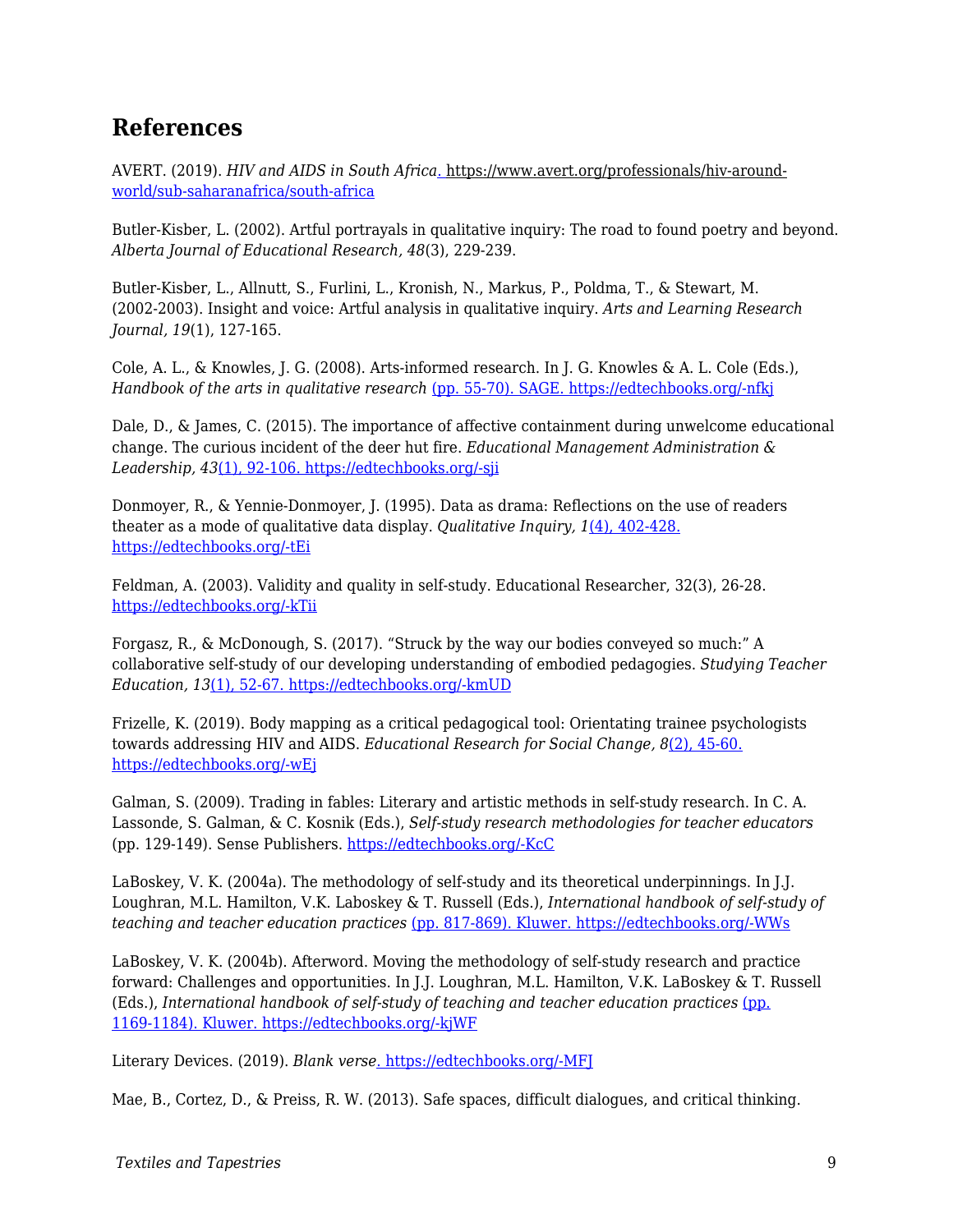*International Journal for the Scholarship of Teaching and Learning*, *7*(2), 5.

Masinga, L. (2012). Journeys to self-knowledge: Methodological reflections on using memory- work in a participatory study of teachers as sexuality educators. *Journal of Education, 54*, 121-137.

Masinga, L., Myende, P., Marais, A., Singh-Pillay, A., Kortjass, M., Chirikure, T., & Mweli, P. (2016). "Hear our voices": A collective arts-based self-study of early-career academics on our learning and growth in a research-intensive university. *Educational Research for Social Change, 5*[\(2\), 117-135.](https://doi.org/10.17159/2221-4070/2016/v5i2a8) [https://edtechbooks.org/-bRTX](https://doi.org/10.17159/2221-4070/2016/v5i2a8)

Meskin, T., Van Der Walt, T., Scott, L., De Beer, C., & Pithouse-Morgan, K. (2017). Shoes, suitcases, stones: Creative engagement with ourselves as artist–researcher–teachers through object inquiry. In D. Pillay, K. Pithouse-Morgan, & I. Naicker (Eds.), *Object medleys: Interpretive possibilities for educational research* [\(pp. 175-196\). Sense Publishers. https://edtechbooks.org/-NCe](https://doi.org/10.1007/978-94-6351-194-0_12)

Mitchell, C. (2008). Getting the picture and changing the picture: Visual methodologies and educational research in South Africa. *South African Journal of Education, 28*[\(3\), 365-383.](https://doi.org/10.15700/saje.v28n3a180) [https://edtechbooks.org/-SVz](https://doi.org/10.15700/saje.v28n3a180)

Mitchell, C. (2017). Object as subject: Productive entanglements with everyday objects in educational research. In D. Pillay, K. Pithouse-Morgan, & I. Naicker (Eds.), *Object medleys: Interpretive possibilities for educational research* (pp. 11-28). Sense Publishers.

Mitchell, C., Moletsane, R., MacEntee, K., & de Lange, N. (2020). Participatory visual methodologies in self-study for social justice teaching. In J. Kitchen, A. Berry, H. Guðjónsdóttir, S. M. Bullock, M. Taylor, & A. R. Crowe (Eds.), *2nd International Handbook of Self-Study of Teaching and Teacher Education* [\(pp. 683-712\). Springer Singapore. https://edtechbooks.org/-huzv](https://doi.org/10.1007/978-981-13-1710-1_23-1)

Mitchell, C. & Weber, S. (2000, July). Elsie never had a prom dress: A monologue for two voices. A performance at the Third S-STEP International Conference, Herstmonceux Castle, East Sussex, England.

Pelias, R. J. (2008). Performative inquiry: Embodiment and its challenges. In J. G. Knowles & A. L. Cole (Eds.), *Handbook of the arts in qualitative research* (pp. 185-193). SAGE. [https://edtechbooks.org/-Ytc](https://doi.org/10.4135/9781452226545.n16)

Pithouse-Morgan, K., Muthukrishna, N., Pillay, D., Van Laren, L., Chisanga, T., Meyiwa, T., & Stuart, J. (2015). Learning about co-flexivity in a transdisciplinary self-study research supervision community. In K. Pithouse-Morgan & A. P. Samaras (Eds.), *Polyvocal professional learning through self-study research* [\(pp. 145-171\). Sense Publishers. https://edtechbooks.org/-mCnd](https://doi.org/10.1007/978-94-6300-220-2_9)

Pithouse-Morgan, K., & Samaras, A. P. (2020). Methodological inventiveness in writing about selfstudy research: Inventiveness in service. In J. Kitchen, A. Berry, S. M. Bullock, A.R. Crowe, M. Taylor, H. Guðjónsdóttir, & L. Thomas (Eds.), *2nd International Handbook of Self-Study of Teaching and Teacher Education* [\(pp. 1-34\). Springer Singapore. https://edtechbooks.org/-NgUi](https://doi.org/10.1007/978-981-13-1710-1_13-1)

Pithouse-Morgan, K., & van Laren, L. (2015). Dialogic memory-work as a method to explore the "afterlife" of our self-study doctoral research. *International Journal of Qualitative Methods, 14*[, 80-97.](https://doi.org/10.1177/160940691501400108) [https://edtechbooks.org/-LVJ](https://doi.org/10.1177/160940691501400108)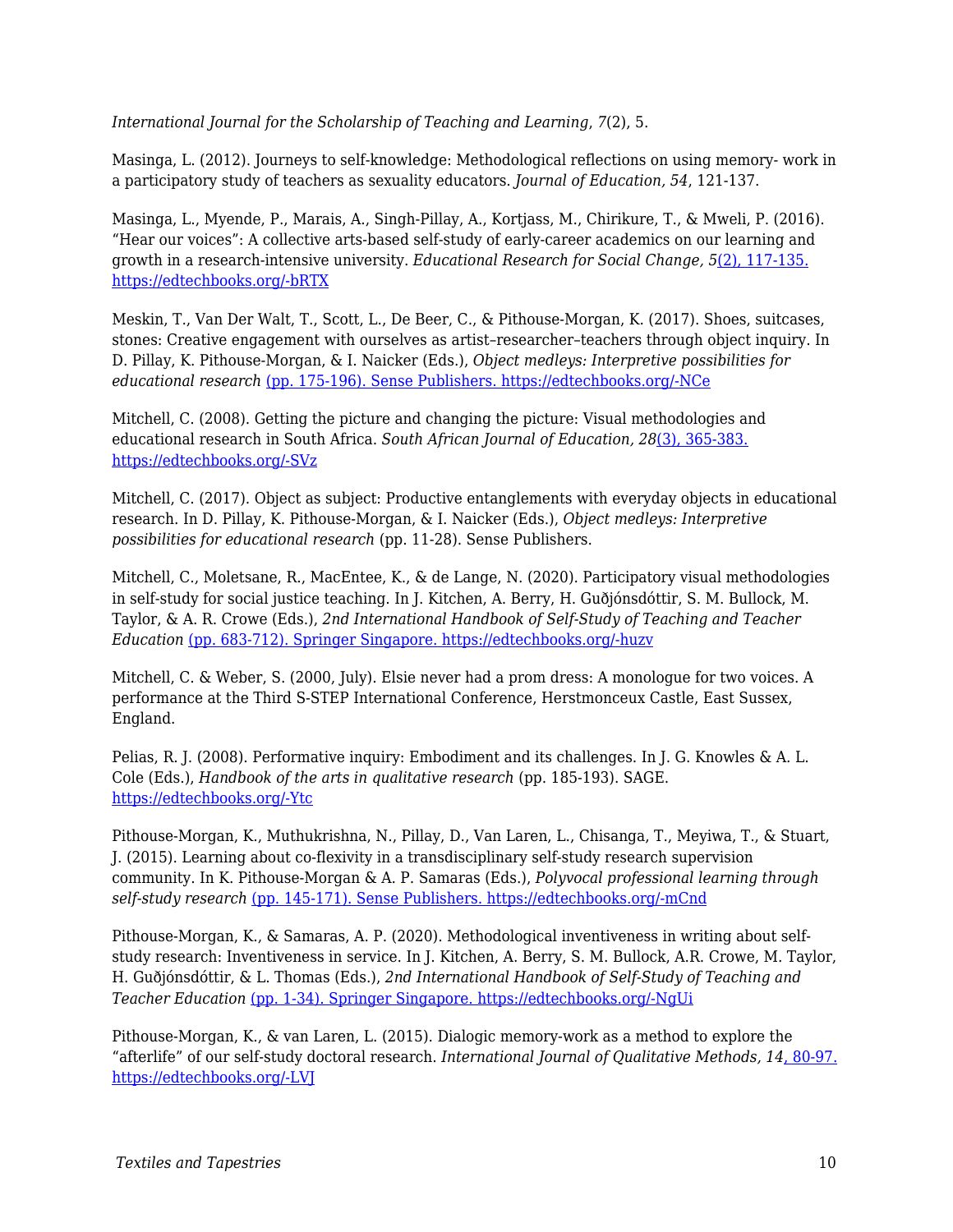Rashid, R. A. (2018). Dialogic reflection for professional development through conversations on a social networking site. *Reflective Practice, 19*[\(1\), 105-117. https://edtechbooks.org/-fQj](https://doi.org/10.1080/14623943.2017.1379385)

Samaras, A. P. (2010). Explorations in using arts-based self-study methods. *International Journal of Qualitative Methods, 23*[\(6\), 719-736. https://edtechbooks.org/-RCiM](https://doi.org/10.1080/09518390903426212)

Shaw, R. B. (2007). *Blank verse: A guide to its history and use*. Ohio University Press.

Strong, T., Ross, K. H., & Sesma-Vazquez, M. (2015). Counselling the (self?) diagnosed client: Generative and reflective conversations. *British Journal of Guidance & Counselling*, *43*[\(5\), 598-610.](https://doi.org/10.1080/03069885.2014.996736) [https://edtechbooks.org/-fqSR](https://doi.org/10.1080/03069885.2014.996736)

Van Laren, L., Pithouse-Morgan, K., Chisanga, T., Harrison, L., Meyiwa, T., Muthukrishna, N., & Singh, L. (2014). 'Walking our talk': Exploring supervision of postgraduate self-study research through metaphor drawing. *South African Journal of Higher Education, 28*[\(2\), 639-659.](https://doi.org/10.20853/28-2-346) [https://edtechbooks.org/-kaIc](https://doi.org/10.20853/28-2-346)

Van Laren, L., Pithouse-Morgan, K., & Masinga, L. (2019). Containing HIV and AIDS: Creating a readers' theatre script for professional learning in higher education. *South African Journal of Higher Education, 33*(3), 222-240. [https://edtechbooks.org/-YXy](https://doi.org/10.20853/33-3-2964)

Van Laren, L., Pithouse-Morgan, K., Volks, C., & Alves, S. (2016). Scrapbooking as a tool for transdisciplinary professional learning about HIV and AIDS curriculum integration in higher education. *South African Journal of Higher Education, 30*[\(4\), 74-93. https://edtechbooks.org/-XBYo](https://doi.org/10.20853/30-4-674)

Weber, S. (2014). Arts-based self-study: Documenting the ripple effect. *Perspectives in Education, 32*(2), 8-20.

Weber, S., & Mitchell, C. (2002). Academic literary performance, embodiment, and self-study: When the shoe doesn't fit: Death of a salesman. In C. Kosnik, A. Freese, & A. Samaras (Eds.), *Making a difference in teacher education through self-study. Proceedings of the Fourth International Conference of the Self-Study of Teacher Education Practices, Herstmonceux Castle, East Sussex, England* (Vol. 2, pp. 121-124). OISE, University of Toronto.

Weber, S., & Mitchell, C. (2004). Visual artistic modes of representation for self-study. In J. J. Loughran, M. L. Hamilton, V. K. LaBoskey, & T. Russell (Eds.), *International handbook of self-study of teaching and teacher education practices* (Vol. 2, pp. 979-1037). Kluwer.